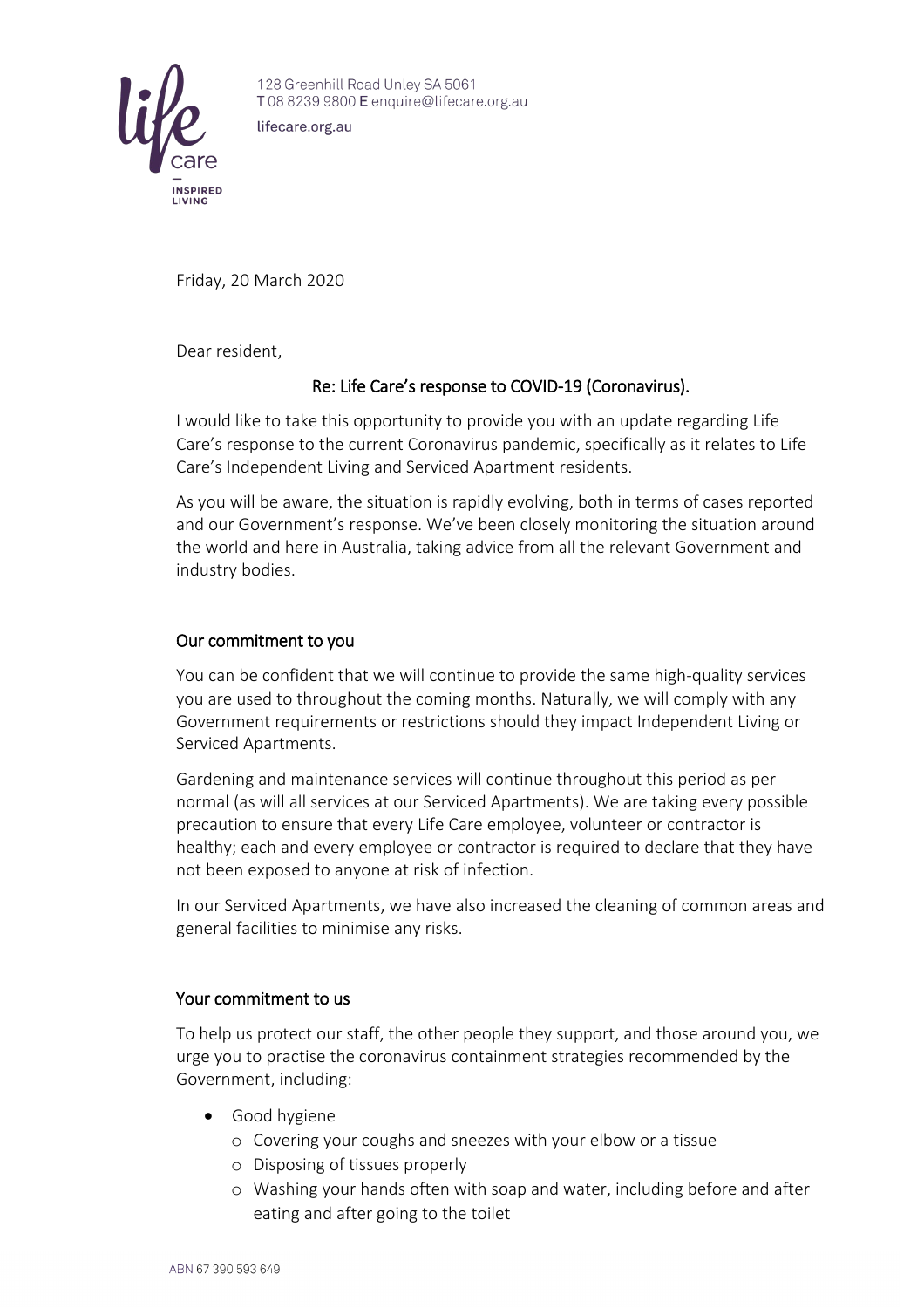

- o Using alcohol-based hand sanitisers
- o Cleaning and disinfecting surfaces
- o If you are sick, avoiding contact with others and staying more than 1.5 metres away from people
- o Cleaning and sanitising frequently used objects such as mobiles, keys and wallets
- Practice Social Distancing
	- o Practice good hand and cough/sneeze hygiene
	- o Avoid handshaking and other physical greetings
	- o Regularly clean shared high-touch surfaces, such as tables, kitchen benches and doorknobs
	- o Increase the amount of fresh air by opening windows or adjusting air conditioning
	- o Buy more goods and services online so you limit visits to the shop
	- o Consider what travel and outings are necessary, both individual and family, and go to open places such as parks
- Avoid large group gatherings (100 people indoors, 500 people outdoors)

## Volunteering at Life Care

If you are regularly involved in volunteering at a Life Care (or any other) aged care home, we encourage you to continue your involvement. Many aged care homes (including Life Care) are restricting visitation to their homes, and as such residents may be experiencing increased isolation. As a volunteer, you can play a vital role in helping our residents through this difficult period.

NB: Note that as a volunteer, you must follow all required protocols to avoid the risk of passing on infections. This will now include the need to sign Life Care's Novel Coronavirus Declaration. This is a simple form that asks you to confirm whether you:

- Have had close contact with, or cared for someone diagnosed with COVID-19?
- Have returned from overseas within the last 14 days;
- Have come into contact with someone who has travelled overseas in the last 14 days;
- Have symptoms consistent with of COVID-19 including fever, flu-like symptoms such as coughing or sneezing, difficulty breathing, sore throat, fatigue; or,
- Have come into contact with someone that has these symptoms.

This declaration will be provided to you on arrival at your next visit. This declaration only needs to be signed once, but if anything changes, you must inform us immediately so that we can put in place the appropriate procedures.